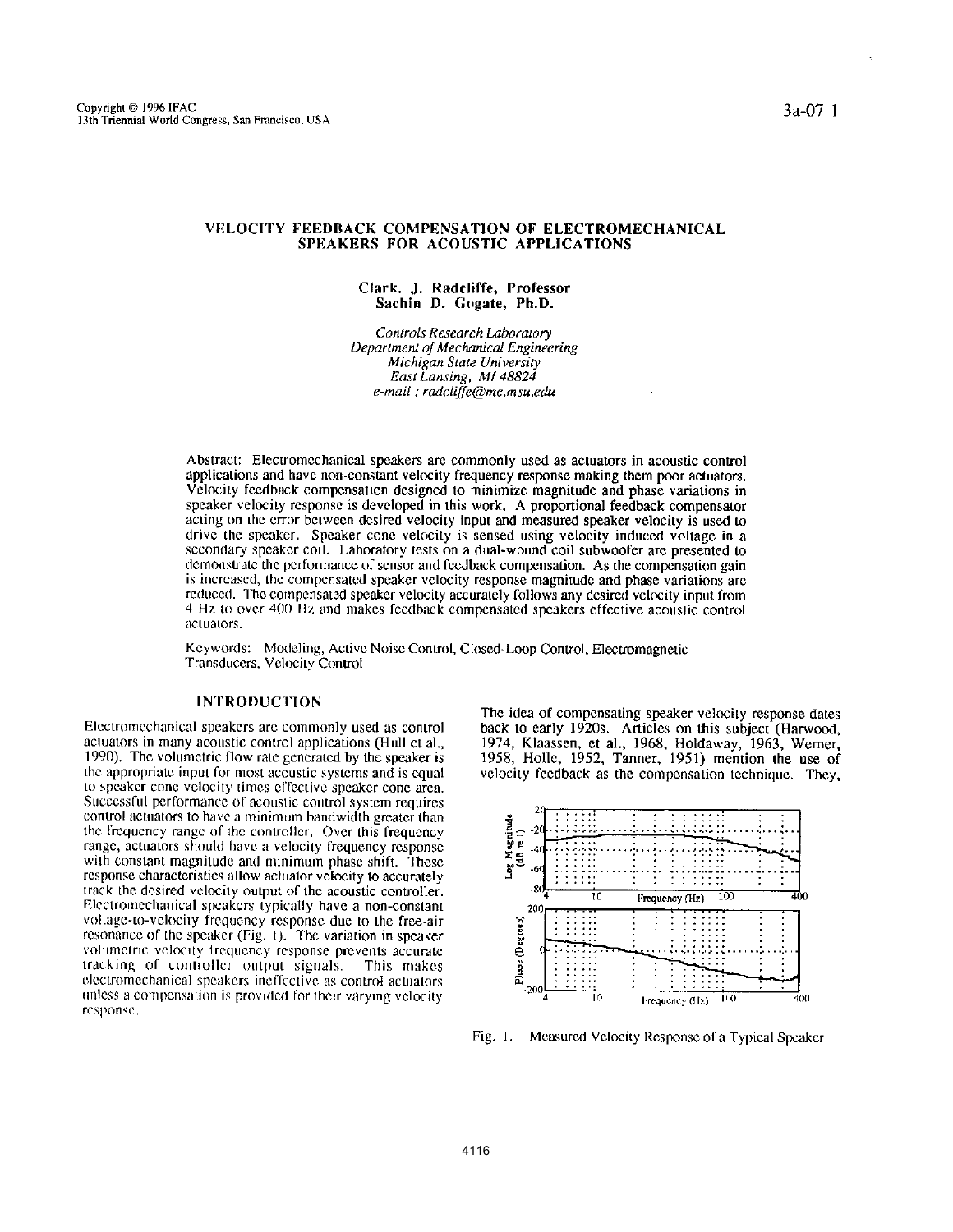however, differ on the method used for sensing speaker cone **velocity. The earliest mention of speaker compensation is**  found in a patent  $(U.S. 231972)$  awarded to  $\overline{P}$ . G. A. H. Voigt on Jan. 29th 1924. In his patent, Voigt used back emf **induced in the speaker coil by its motion in the magnetic field as a measure of speaker cone velocity. The difficulties**  reported in his implementation (Harwaod, 1974) were the needs to compensate for temperature induced changes in **speaker coil resistance and frequency dependent variations in speaker coil inductance. Another speaker compensation is**  found in a patent (U.S. 272622) by A. F. Sykes dated March **20th 1926. He used volLage introduced in an auxiliary coil to sense the speaker cone velocity. The method was not successful because the mutual inductance between auxiliary and speaker coil introduced errors in the speaker cone velocity sensing. In a third implementation, M. Trouton in**  his patent (U.S. 320713, Aug.  $10^{th}$  1928) used the voltage **obtained from speaker cone displacement in a capacitive**  method to sense speaker cone velocity. The method though **relatively simple, required a considerable spacing between capacitive elements for large amplitudes motions of speaker cone. Non-axial movement of the speaker coil also introduced error in this method. The use of accelerometers to measure speaker cone velocity has also been mentioned**  (Klaassen et aI., 1968). In this method, the output of **accelerometer attached lo the speaker cone diaphragm is integrated to obtain voltage proportional to speaker cone velocity. The obvious disadvantages in this method are the inaccuracies in integrator due to noise and accelerometer mass loading of the speaker cone. The novel speaker cone velocity sensor developed in this work uses the mutual inductance effect compensated voltage introduced in an auxiliary speaker coil. The compensated auxiliary coil voltage provides an accurate velocity sensor and does not have the problems associated with sensors mentioned above.** 

Velocity feedback compensation (Fig. 2) for minimizing the **magnitude and phase variations in speaker velocity response is developed and demonstrated in laboratory tests on a dualwound coil subwoofcr speaker. The feedback compensation**  uses proportional controller,  $K_p$  to generate drive voltage,

 $e(t)$  at the primary set of speaker coils. The speaker cone velocity is obtained through sensor transfer function,  $H(s)$ , The closed loop system transfer function,  $T(s)$ , from block diagram (2) is

$$
T(s) = \frac{V_{\text{spkr}}(s)}{V_d(s)} = \frac{K_p G_{\text{spkr}}(s)}{1 + K_p G_{\text{spkr}}(s)H(s)}\tag{1}
$$

where,  $V_d(s)$  is the Laplace transform of desired velocity input,  $v_d(t)$ . As the proportional compensator gain,  $K_p$ , is **increased, the closed loop transfer function approaches** 



Fig. 2. Speaker Velocity Feedback Compensation **Schematic** 

*IfH(s)*. If the sensor transfer function is a real constant,  $k$ , over the controller bandwidth,  $\omega_h$ ,

$$
H(j\omega) = k \quad \forall \ \omega \in [0, \omega_b]
$$
 (2)

the closed loop transfer function,  $T(s)$ , will approach a constant, *l/k,* with zero phase. This compensation forces **speaker cone velocity to accurately follow the desired**  velocity input. The result is independent of the speaker **dynamics provided the sensor has a constant transfer**  function  $(2)$  over the controller bandwidth. Proper selection **and design of the velocity sensor is critical.** 

Speaker cone velocity was sensed using the mutual **inductance compensated voltage induced in a secondary**  speaker coil by speaker cone velocity. The mutual **inductance between speaker coils yields a complex, secondorder transfer function between secondary speaker coil voltage and the cone velocity. The mutual inductance effect**  was predicted by a speaker dynamic model and a second **order filter built to cancel this zero and compensate the secondary coil voltage. Mutual inductance compensated secondary coil voltage provided a viable velocity sensor for speaker feedback compensation.** 

The performance of speaker velocity feedback compensation **was evaluated by measuring the closed loop transfer function from desired velocity input to the compensated speaker cone velocity measured with a laser velocimetcr. As the gain of the speaker proportional compensator was increased, the closed loop speaker transfer (unction approached a real**  cone velocity to track the desired velocity. This compensated **response makes a feedback compensated speaker an effective actuator in acoustic control applh:ations.** 

# **MODELING A DUAL-WOUND COIL**  SUB WOOFER **SPEAKER**

Dual-wound coil subwoafer (Fig. 3) is common in the audio industry. It is an electromechanical speaker (Fig. 4) **consisting of electrical, mechanical and acoustic components. The dual-wound coil design consists of primary and secondary coils wound on a bobbin connected lo**  the speaker cone. The 12 inch (30 cm) subwoofer used in this work (Radio Shack Realistic Model 40-1350) is driven through the primary coil of the speaker. As the drive voltage **is applied to the primary coil, the varying electromagnetic field produced around the primary coil interacts with the**  magnetic field produced by a fixed permanent magnet. The **interaction between the two magnetic fields produces a mechanical force in the primary coil attached to the speaker cone. The voltage in the speaker cone's secondary coil is** 



Fig. 3. 12 inch, Dual-Wound, Subwoofer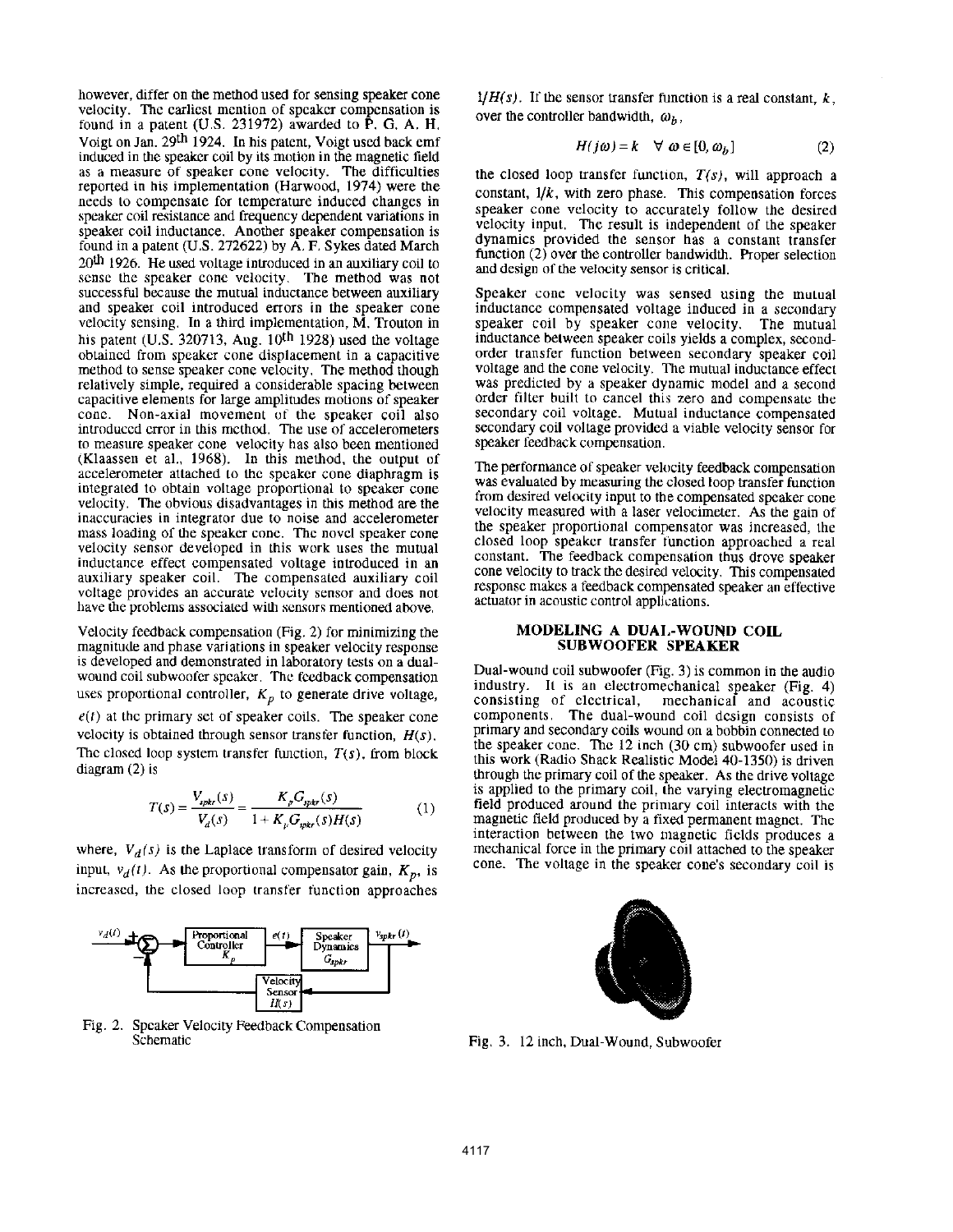

Fig. 4. Dual-Wound Coil Subwoofer Speaker Schematic

induced by both the velocity of the coil in the speaker magnet's electromagnetic field and the mutual inductance between primary and secondary coils. This voltage was used to sense the speaker cone velocity.

An analytical model of the dual-wound coil subwoofer speaker can be developed (Fig. 5) by using the power summation and energy conservation principles of the Bond Graph methodology (Rosenberg and Karnopp, 1983). The Bond Graph arrows represent power flow from the electrical voltage,  $S_e$ , applied at primary coil through the model's elements. Dual-wound coils arc represented here as a multiport  $I_{coil}$  field in the bond graph model. The electrical power is either dissipated, transformed or stored in the model elements. Power is dissipated in resistive elements  $R_{\text{coil}}$  and  $R_{sphr}$ , and transformed both from electrical to mechanical power in the 'QY' element and from mechanical to acoustic power in the 'TF element. Power is stored as kinetic energy in the  $T$  elements and as potential energy in the  $\overline{C}$ elements. The open circuit on secondary coil is represented by secondary coil current,  $i_s = 0$  imposed by the source of flow,  $S_f$ .

The energy variables in the bond graph model include coil flux linkages,  $\lambda_p$  and  $\lambda_s$ , speaker cone displacement,  $x_{spkr}$ and speaker cone velocity,  $v_{spkr}$ . A linear approximation is used to relate the flux linkages,  $\lambda_p$  and  $\lambda_s$ , of multiport  $\mathbf{I}_{\text{coil}}$  field to the port currents  $i_p$  and  $i_s$  in primary and secondary coils.



Fig. 5. Bond Graph Model of a Dual-Wound Coil Subwoofer Speaker without Enclosure

where, 
$$
I = \begin{bmatrix} I_{coil,P} & M_{coil,P} \\ M_{coil,s} & I_{coil,s} \end{bmatrix}
$$
 is the inductance matrix,  
\n $t = \begin{pmatrix} i_p \\ i_s \end{pmatrix}$  is the vector of port currents and  $\lambda = \begin{pmatrix} \lambda_p \\ \lambda_s \end{pmatrix}$  is the  
\nvector of coil flux linkages.  $I_{coil,P}$  and  $I_{coil,s}$  in the  
\ninductance matrix are the self inductances of primary and  
\nsecondary coils, whereas,  $M_{coil,P}$  and  $M_{coil,s}$  are the  
\nmutual inductances between primary and secondary coils.  
\nThe self and mutual inductance terms in the inductance matrix  
\nare equal for audio dual-wound speakers because the coils  
\nare designed to be identical in construction.

$$
M_{coil. p} = M_{coil. s} = M_{coil} \tag{4}
$$

$$
I_{coil, p} = I_{coil, s} = I_{coil}
$$
 (5)

The speaker equations can be written from the bond graph in state space form by choosing energy variables as state variables and appropriate input and output variables. The input variables are speaker drive voltage,  $e(t)$ , and acoustic pressure,  $P(t)$ . The output variables are speaker volumetric flow rate,  $Q(t)$  and speaker drive current in the primary coil,  $i_p(t)$ .

$$
\begin{pmatrix}\n\mathbf{i} \\
\mathbf{j}_{\text{r}} \\
\mathbf{k}_{\text{r}} \\
\mathbf{k}_{\text{r}}\n\end{pmatrix} = \begin{bmatrix}\n0 & 1 & 0 \\
\frac{-1}{C_{\text{r}}\mathbf{j}_{\text{r}}I_{\text{r}}k_{\text{r}}}} & \frac{-R_{\text{r}}k_{\text{r}}}{I_{\text{r}}k_{\text{r}}}} & \frac{bl}{(I_{\text{r}}k_{\text{r}}I_{\text{r}oil}}) \begin{pmatrix} x_{\text{r}}k_{\text{r}} \\ y_{\text{r}}k_{\text{r}} \\ \frac{-R_{\text{r}oil}}{I_{\text{r}oil}} \end{pmatrix} \begin{pmatrix} x_{\text{r}}k_{\text{r}}k_{\text{r}} \\ y_{\text{r}}k_{\text{r}} \end{pmatrix} + \begin{pmatrix}\n0 & 0 \\
0 & -\frac{S_{D}}{I_{\text{r}oil}}} \begin{pmatrix} e(t) \\
P(t) \end{pmatrix}\n\end{pmatrix}
$$
\n
$$
\begin{pmatrix}\nQ(t) \\
i_{p}(t)\n\end{pmatrix} = \begin{bmatrix}\n0 & S_{D} & 0 \\
0 & 0 & \frac{1}{I_{\text{r}oil}} \begin{bmatrix} x_{\text{r}}k_{\text{r}} \\ v_{\text{r}}k_{\text{r}} \\ \lambda_{p} \end{bmatrix} \begin{pmatrix} 6b \end{pmatrix}
$$
\n
$$
\begin{pmatrix} 0 & 0 & 0 \\ 0 & 0 & \frac{1}{I_{\text{r}oil}} \end{pmatrix} \begin{pmatrix} x_{\text{r}}k_{\text{r}} \\ y_{\text{r}}k_{\text{r}} \\ \lambda_{p} \end{pmatrix}
$$
\n
$$
(6b)
$$

The voltage,  $e_{bs}(t)$ , introduced in the secondary speaker coil is obtained from the bond graph model (Fig. 5) by summing the voltages across I-junction on secondary coil side. These voltages include the voltage,  $e_{bs1}(t)$ , due to the mechanical motion of speaker cone and the voltage,  $e_{bs2}(t)$  due to the mutual inductance,  $M_{coil}$ , between the coils.

$$
e_{bs}(t) = e_{bs1}(t) + e_{bs2}(t)
$$
 (7)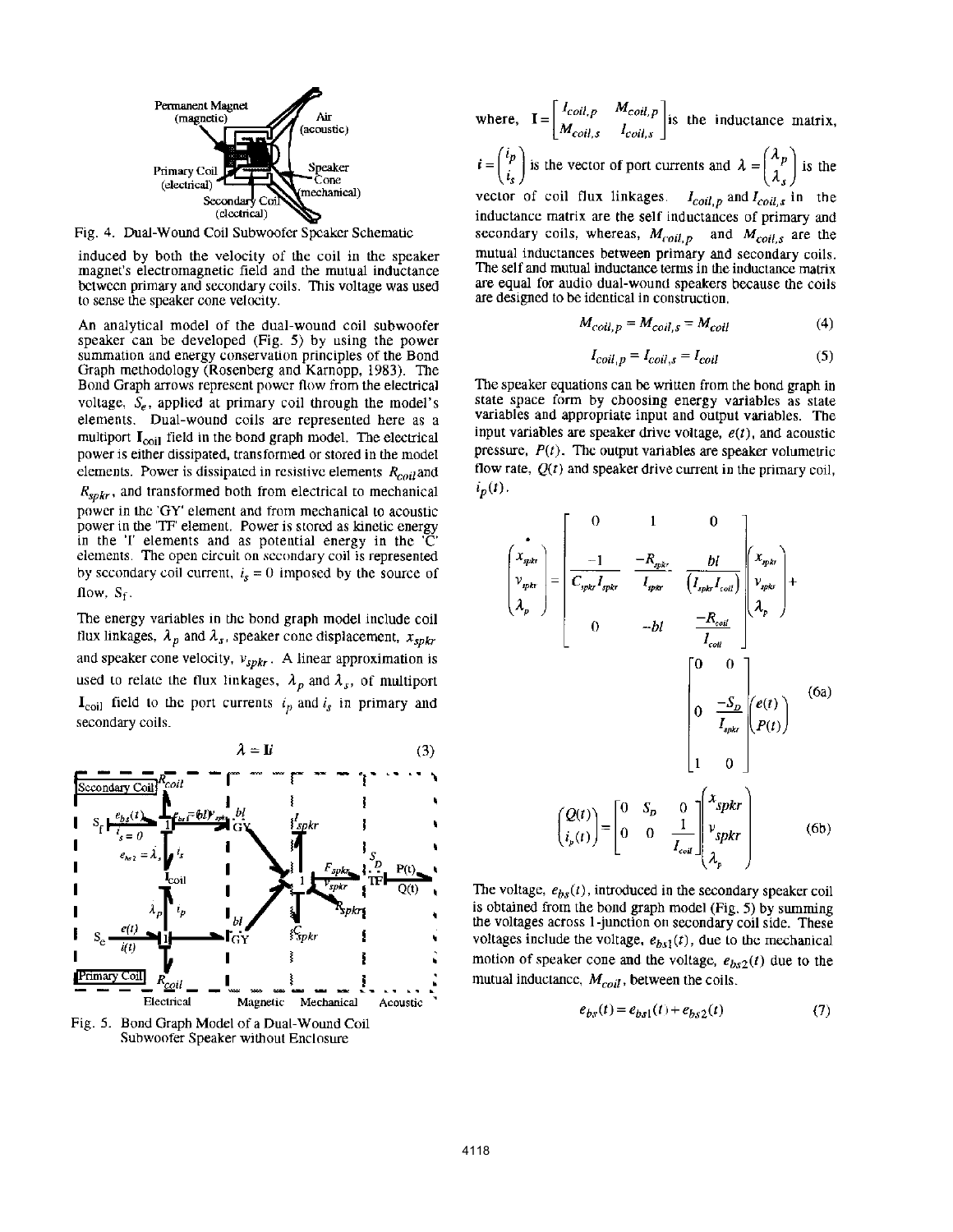The voltage,  $e_{bs1}(t)$ , introduced due to mechanical motion of tbe speaker cone is linearly proportional to the speaker cone velocity,  $v_{spkr}$  through electromagnetic coupling factor, *(bl) ,* 

$$
e_{bs1}(t) = (bl)v_{spkr}(t)
$$
 (8)

The voltage,  $e_{bs2}(t)$ , in the secondary speaker coil can be written from the constitutive relation  $(3)$  of the coils by noting that the secondary coil current,  $i_s = 0$  due to the open circuit on secondary coil.

$$
e_{bs2}(t) = \lambda_s = M_{coil} \frac{di_p(t)}{dt}
$$
 (9)

Hence, the voltage,  $e_{bs}(t)$ , introduced in secondary speaker coil is

$$
e_{bs}(t) = (bl)v_{spkr} + M_{coll} \frac{di_p}{dt}
$$
 (10)

Equations (6) and (10) define tbe model of a dual-wound coil subwoofer speaker. The speaker parameters necessary to define the model arc: mechanical inertia of speaker,  $I_{spkr}$ , mechanical compliance of speaker,  $C_{spkr}$ , viscous friction of speaker,  $R_{spkr}$ , electromagnetic coupling factor,  $(bl)$ , speaker coil resistance, *Rcoil,* speaker coil inductance, *[coil,*  mutual inductance,  $M_{coil}$ , and the equivalent speaker area,  $S_D$ . With the exception of mutual inductance,  $M_{coil}$ , these electrical and mechanical parameters are defined in IEEE standard 219-1975 for loudspeaker measurements,

# SYSTEM TRANSFER FUNCTIONS

The transfer functions of the subwoofer speaker system describe the dynamics between mechanical and electrical subsystems of the speaker. One of these transfer functions is the plant transfer function,  $G_{spkr}(s)$ , from the primary coil drive voltage,  $e(t)$ , to the speaker cone velocity,  $v_{spkr}$ . The other transfer function describes the dynamics between speaker cone velocity,  $v_{spkr}$ , and the voltage,  $e_{bs}(t)$ , introduced in the secondary speaker coil, Denoted  $H_1(s)$ , this transfer function was the basis for speaker cone velocity sensor design. The knowledge of both transfer functions is important to speaker velocity feedback compensator design,

The plant transfer function,  $G_{spkr}(s)$ , between drive voltage and speaker cone velocity can be written from (6) by noting that volumetric flow rate,  $Q(t)$  is equal to speaker cone velocity,  $v_{spkr}$ , times its effective area,  $S_D$ .

$$
G_{\text{spkr}}(s) = \frac{(bl) \ s}{as^3 + bs^2 + cs + d} \tag{11}
$$

where: 
$$
a = I_{coll}I_{ppkr}
$$
,  $b = I_{coll}R_{ppkr} + R_{coil}I_{spkr}$ ,  
\n $c = (I_{coll}/C_{spkr}) + R_{coil}R_{ppkr} + (bl)^2$  and  $d = R_{coil}/C_{spkr}$ 

The transfer function,  $H_1(s)$ , between speaker cone velocity,  $v_{spkr}$ , and secondary coil voltage,  $e_{bs}$ , is obtained by taking the Laplace transform of (10)

$$
H_1(s) = \frac{E_{bs}(s)}{V_{spix}(s)} = (bl) + s \frac{M_{coil}I_p(s)}{V_{spix}(s)}
$$
(12)

The transfer function between primary coil current,  $i<sub>p</sub>$ , and speaker cone velocity,  $v_{spkr}$ , can be written from (6) as

$$
\frac{I_p(s)}{V_{spk}(s)} = \frac{I_{spk} s^2 + R_{spk} s + \cancel{C_{spk}}}{(b l)s}
$$
(13)

From (12) and (13)

$$
H_1(s) = \frac{M}{(bl)} \left[ I_{spkr} s^2 + R_{spkr} s + \left( \frac{1}{C_{spkr}} + (bl)^2 / M \right) \right] (14)
$$

Transfer functions (11) and (14) are tbe speaker transfer functions required for sensor and speaker compensation.

## SPEAKER PARAMETER IDENTIFICATION

The parameters necessary to define the plant transfer function  $(11)$  of a dual-wound coil subwoofer speaker were identified using a laboratory based methodology (Radcliffe and Gogate, 1992). The analytical model  $(11)$  of the subwoofer was constructed and simulated in MatLab® using the speaker parameters tabulated in Table I. A speaker coil inductance of 2.8 mH was used to obtain a good tit betwecn the model and measured velocity frequency response. The measured frequency response of the transfer function from speaker drive voltage to speaker cone velocity was obtained using a Hewlett Packard Dynamic Signal Analyzer. Briiel & Kjaer Laser Doppler Velocimeter was used to generate a calibrated voltage output proportional to the speaker cone velocity.

The measured and modeled velocity frequency responses are shown in Fig. 6 and have the same fundamental natural frequency,  $f_n = 21$  Hz, indicated by phase response zero crossings. At 400 Hz, the measured velocity response magnitude is 30 dB below its value at 21 Hz resonance. This

Table 1 (Dual-Wound Subwoofer Speaker Parameters

| Parameter                          | Value               |
|------------------------------------|---------------------|
| Mechanical Inertia, $I_{spkr}$     | 55.5 gm             |
| Mechanical Compliance, $C_{spkr}$  | $1.03$ mm/N         |
| Viscous Friction, $R_{spkr}$       | $10.2 N-sec/m$      |
| <b>Electromagnetic Coupling</b>    | 5.4 N/A             |
| Factor, (bl)                       |                     |
| Coil Resistance, R <sub>coil</sub> | 3.5 Ohms            |
| Coil Inductance, $I_{coil}$        | $2.8 \text{ mH}$    |
| Equivalent Speaker Area, $S_D$     | 531 cm <sup>2</sup> |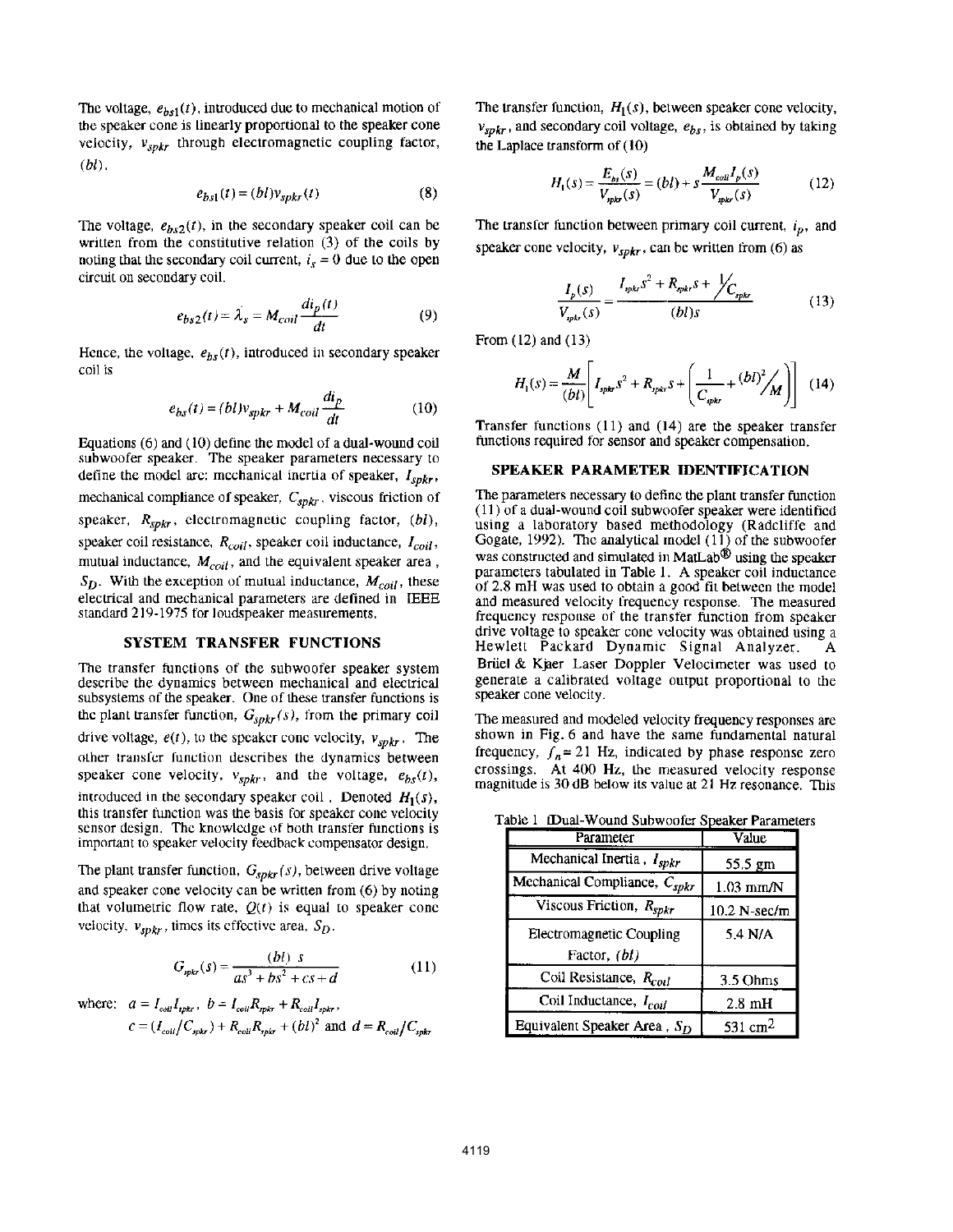

Fig. 6. Model vs. Measured Speaker Velocity Response

makes the effect of noise dominant above 400 Hz and accordingly measurements above 400 Hz were found unreliable due to poor signal-to-noise ratio. This fact was also verified by the poor measured coherence. The limited low frequency bandwidth of the Briiel & Kjaer Laser Doppler Velocimeter restricted the low frequency limit to 4 Hz. The velocity responses shown in Fig. 6 have limited bandwidth and large phase shifts that prevents speaker cone velocity tracking of desired velocity input. These bandwidth limited speakers are unsuitable acoustic control actuators unless compensation is provided for their varying velocity response. Successful speaker compensation, however, requires an accurate speaker cone velocity sensor.

### SPEAKER CONE VELOCITY SENSOR DESIGN

An accurate speaker cone velocity sensor is necessary for the successful performance of closed loop speaker velocity feedback system. A novel cone velocity sensor design for a dual-wound coil subwoofer speaker is discussed here. It uses speaker cone velocily induced vollagc in a secondary speaker coil obtained by compensaling the mutual inductance effect between dual-wound coils.

The transfer function from speaker cone velocity to secondary speaker coil voltage is a second order zero (14). The measured and analytical frequency responses of this transfer function for a dual-wound coil subwoofer speaker (Table 1) placed in an enclosure of volume  $0.0505 \text{ m}^3$  are shown in Fig. 7. The enclosure reacts as a compliant acoustic impedance and decreases the effective speaker compliance from  $1.03$ mm/N to  $0.12$ mm/N (Radcliffe and Gogate, 1992). Enclosure air leakage also adds the effect of a low frequency pole and changes the low frequency phase asymptote to zero degrees. The analytical frequency response is obtained by simulating the transfer function (15) of the enclosed speaker with mechanical speaker compliance of 0.12 mm/N while other speaker parameters are obtained from Table 1. The mutual inductance,  $M_{coil}$ , was not supplied by the speaker manufacturer and a value of 1.2 mH provided a good fit between model and measured responses. A Hewlett Packard Dynamic Signal Analyzer 35660A was used to measure the frequency response between speaker cone velocity and secondary speaker coil voltage. Both



Fig. 7. Secondary Coil Voltage/Speaker Cone Velocity Model vs. Measured Responses



Figure 8: Compensated Secondary Speaker Coil Vollage/Laser Velocity Response

model and measured frequency responses show damped second order zero ( $\zeta = 0.24$ ) at 122 Hz indicated by 90<sup>o</sup> phase crossing.

The secondary speaker coil VOltage due to the mechanical motion of the speaker cone is linearly proportional (8) to the speaker cone velocity through the electromagnetic coupling factor, (bl). The coupling factor provides a good measure of speaker cone velocity below 70 Hz as seen from Fig. 7. Over this frequency range. the phase is nearly 00 and the magnitude varies from 13.5 dB to 14.8 dB, the amplimde of the electromagnetic coupling factor, *(bl).* At frequencies above 70 Hz, the second order zero at 122 Hz due to mutual inductance between the dual-wound coils causes large magnitude and phase changes. The secondary speaker coil voltage becomes an inaccurale velocity sensor above 70 Hz unless the sensor is compensated for the second order zero al 122 Hz. A second order filter,  $H_c(s)$ , with an undamped natural frequency of 122 Hz and a damping ratio of  $\zeta = 0.24$ was built to compensate for this mutual inductance zero.

The mutual inductance compensated frequency response between speaker cone velocity and secondary speaker coil